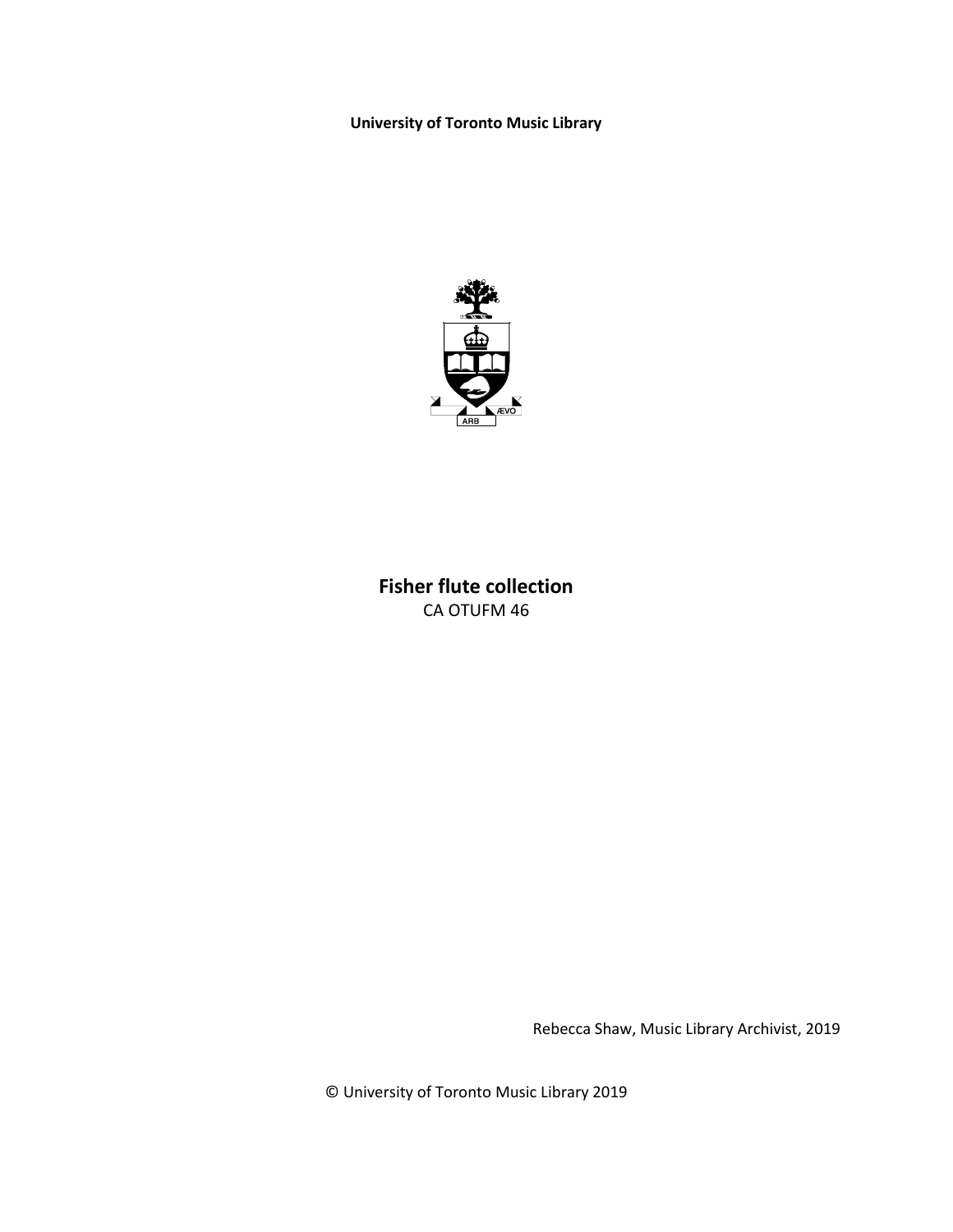## **Date range**: [ca. 1760 – ca. 1905] **Extent**: 22 flutes

Collection consists of late-eighteenth, nineteenth, and early-twentieth century flutes, predominantly made by various builders and companies in London, England, as well as two from Paris, one from France, and one from Bayreuth, Germany. The collection covers the mechanization and modernization of the flute, including the addition of holes and keys, and the move from wood to metal for the body of the flute.

**Source of acquisition**: A gift in 1973 to the University of Toronto Library by Sidney Fisher included 21 historical flutes, and a complementary collection of eighteenth-century flute solo and chamber music. These albums contained flute duets and trios by Bononcini and Corelli, as well as by English composers such as James Paisible and William Croft. A British navy band flute (Item 22) was donated by Dr. S. Bulley and added to the collection.

| Ident.         | <b>Title</b>                                                                 | <b>Date</b>         | <b>Description</b>                                                                                                                                                                                                                                                                                                                                              |
|----------------|------------------------------------------------------------------------------|---------------------|-----------------------------------------------------------------------------------------------------------------------------------------------------------------------------------------------------------------------------------------------------------------------------------------------------------------------------------------------------------------|
| $\mathbf{1}$   | One-key boxwood<br>flute with ivory<br>mounts : George<br>Goulding, London   | [ca. 1760]          | Item is a flute, made by George Goulding of London,<br>England, with a silver square-ended D-sharp key. Its<br>typical eighteenth-century small embouchure and<br>finger holes produce a sweet and delicate tone. This<br>type of flute was first seen in about 1672 on the<br>European continent, about 1705 in England, and was in<br>general use until 1780. |
| $\overline{2}$ | Four-key boxwood<br>flute with ivory<br>mounts: Richard<br>Potter, London    | [ca. 1790]          | Item is a flute, made by Richard Potter of London, with<br>sterling-silver keys with pewter plug ends. The head-<br>joint and barrel are metal-lined, with a tuning slide<br>between them.                                                                                                                                                                      |
| 3              | Four-key boxwood<br>flute with ivory<br>mounts: D'Almaine<br>& Co., London   | [ca. 1834-<br>1836] | Item is a flute, made by D'Almaine & Co. in London,<br>with sterling-silver square-ended keys, mounted on<br>blocks.                                                                                                                                                                                                                                            |
| 4              | Five-key boxwood<br>flute in F with ivory<br>mounts: Henry<br>Potter, London | [ca. 1850]          | Item is a flute, made by Henry Potter of London, with<br>brass keys, mounted in blocks. This is a typical band<br>flute from the period.                                                                                                                                                                                                                        |
| 5              | Six-key boxwood<br>flute with ivory<br>mounts : Isaac Willis,<br>London      | [ca. 1820]          | Item is a flute, made by Isaac Willis of London, with<br>sterling-silver keys, the top four of which have square<br>ends and the lower two of which have pewter plug<br>ends.                                                                                                                                                                                   |
| 6              | Eight-key boxwood<br>flute with ivory<br>mounts: Thomas<br>Prowse, London    | [ca. 1815]          | Item is a flute, made by Thomas Prowse of London, with<br>sterling-silver keys with salt-spoon style ends and<br>decorative turning on the head-joint and ends. This is<br>an early model Nicholson flute.                                                                                                                                                      |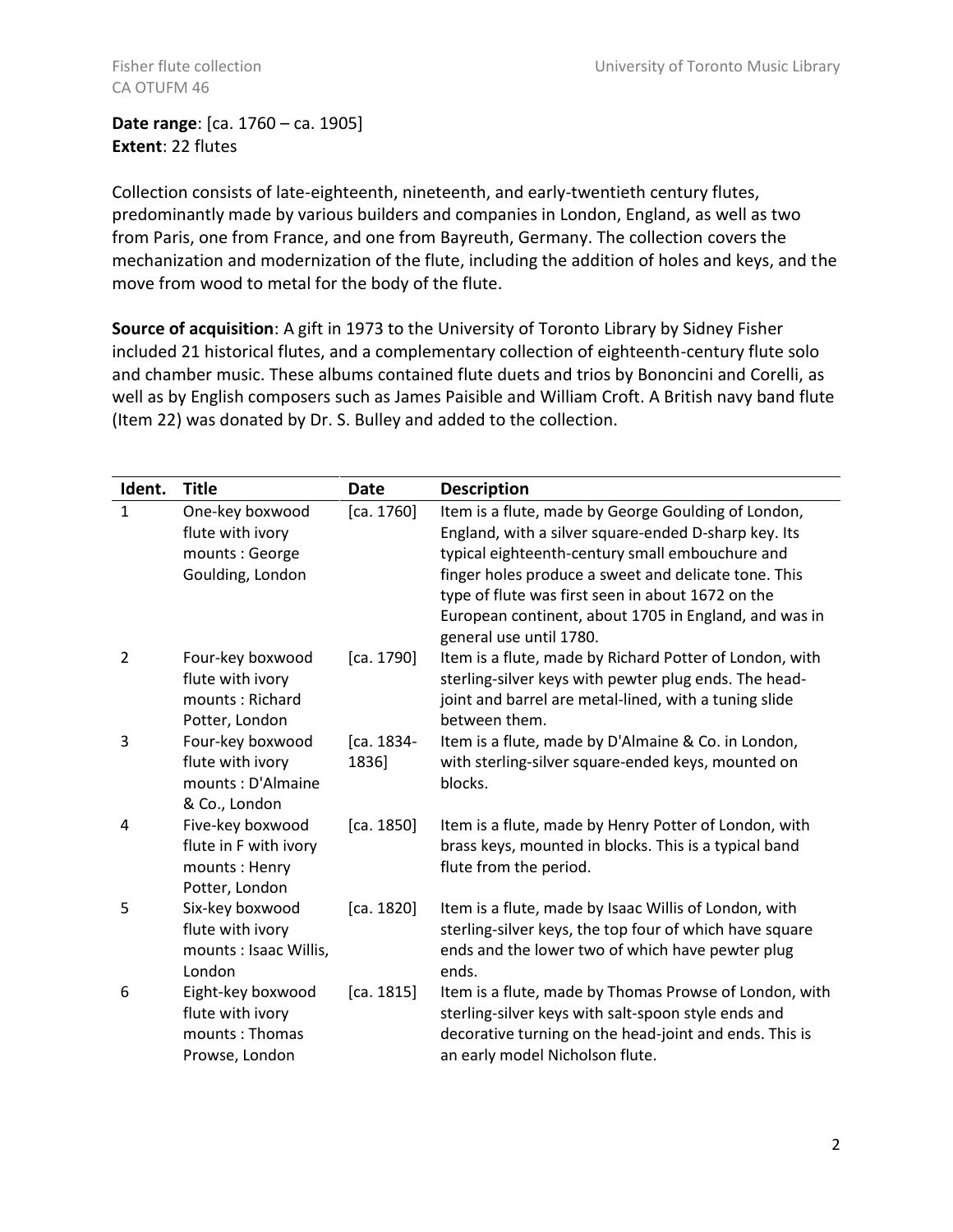| $\overline{7}$ | Eight-key boxwood<br>flute with ivory<br>mounts: William<br>Henry Potter,<br>London             | [ca. 1810] | Item is a flute, made by William Henry Potter in London,<br>with sterling-silver keys with pewter plug ends.                                                                                                                                                                                                                                                                                                                                                               |
|----------------|-------------------------------------------------------------------------------------------------|------------|----------------------------------------------------------------------------------------------------------------------------------------------------------------------------------------------------------------------------------------------------------------------------------------------------------------------------------------------------------------------------------------------------------------------------------------------------------------------------|
| 8              | Eight-key cocuswood<br>flute with wide<br>sterling-silver bands:<br>Thomas Prowse,<br>London    | [ca. 1825] | Item is a flute, made by Thomas Prowse in London. The<br>flute has sterling-silver keys with salt-spoon style ends,<br>mounted on blocks. It is a brilliant example of the large-<br>holed flute developed by the great English flutist<br>Charles Nicholson Jr. The historical importance of this<br>model is that Theodore Boehm heard Nicholson playing<br>it during a visit to England in 1831. The epoch-making<br>Boehm flute universally used today was the result. |
| 9              | Eight-key cocuswood<br>flute with wide<br>sterling-silver bands :<br>Rudall and Rose,<br>London | [ca. 1840] | Item is a flute, made by Rudall and Rose in London, with<br>sterling-silver keys with salt-spoon style ends, except<br>for the C and C-sharp keys, which have pewter plugs.<br>The flute is of particular interest in having the 1832<br>patent head-joint.                                                                                                                                                                                                                |
| 10             | <b>Conical Boehm-style</b><br>flute in African<br>blackwood:<br>Couesnon, Paris                 | [ca. 1880] | Item is a flute, made by Couesnon in Paris, with<br>German-silver bands and keywork. Boehm's research<br>led in 1832 to his conical flute, fully vented and with<br>large holes. It is largely regarded as "the greatest<br>landmark of all in the modern history of woodwind<br>design." This is the 1832 flute with the addition of the<br>Briccialdi thumb key.                                                                                                         |
| 11             | Boehm-system<br>rosewood flute:<br>Langlois, London                                             | [ca. 1890] | Item is a flute, made by Langlois in London, with plated<br>brass keys and bands. The flute is an example of<br>Boehm's final model of 1846, with a cylindrical bore and<br>parabolic head-joint.                                                                                                                                                                                                                                                                          |
| 12             | Ten-key cocuswood<br>flute : Abel Siccama,<br>London                                            | [ca. 1850] | Item is a flute, designed by Abel Siccama and made in<br>London, with sterling-silver bands and keys with<br>adjustable pad sockets, except for the C and C-sharp<br>keys, which have pewter plugs. The A and E holes are<br>out of direct reach of the fingers, and are covered by<br>keys.                                                                                                                                                                               |
| 13             | <b>Sterling-silver Carte</b><br>1851 Patent flute:<br>Rudall, Rose, Carte<br>and Co., London    | [ca. 1855] | Item is a flute, made by Rudall, Rose, Cart and Co. in<br>London, with sterling-silver keywork. This model won<br>the prize medal at the 1851 exhibition.                                                                                                                                                                                                                                                                                                                  |
| 14             | Sterling-silver Old<br>Model flute : Rudall,<br>Rose, Carte and Co.,<br>London                  | [ca. 1855] | Item is a flute, made by Rudall, Rose, Cart and Co. in<br>London, with sterling-silver keywork. This model has the<br>same keys as the old eight-key flute.                                                                                                                                                                                                                                                                                                                |